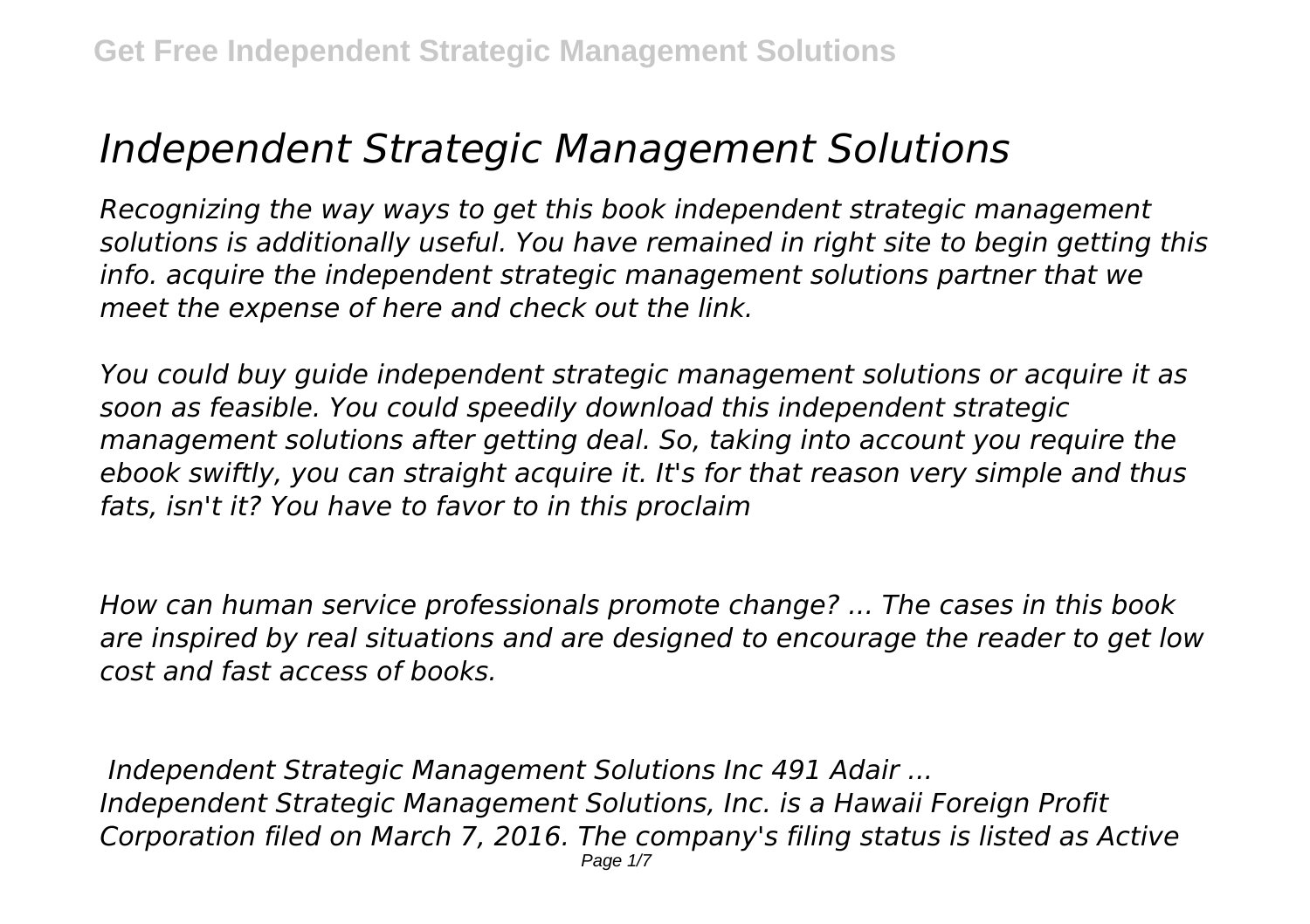*and its File Number is 65967 F1. The Registered Agent on file for this company is Ray Olinger and is located at 98-747 Kuahao Pl Unit C, Pearl City, HI 96782.*

*Independent Strategic Solutions - The Galatea Funds ISG is a digital asset management business powering the future of investment management through the use of Technology, Transparency and Independence to deliver next generation solutions.*

## *MEDIA CONTACT: FOR IMMEDIATE RELEASE: Office of ...*

*1,249 Independent Contractor jobs available in Colorado on Indeed.com. Apply to Independent Contractor, Delivery Driver, Driver (Independent Contractor) ... Strategic Delivery Solutions 2.8. Boulder, CO 80304 ... Be the first to see new Independent Contractor jobs in Colorado. My email:*

*Independent Strategic Management Solutions, Inc., Richland ... About us. INDEPENDENT STRATEGIC MANAGEMENT SOLUTIONS, INC. is a management consulting company based out of 491 ADAIR DR, RICHLAND, Washington, United States.*

*Wicked Moon Web Solutions – creating and fixing websites ... SMSI provides expert management consulting, program and project management, and technical consulting services to government and private sector clients. A small* Page 2/7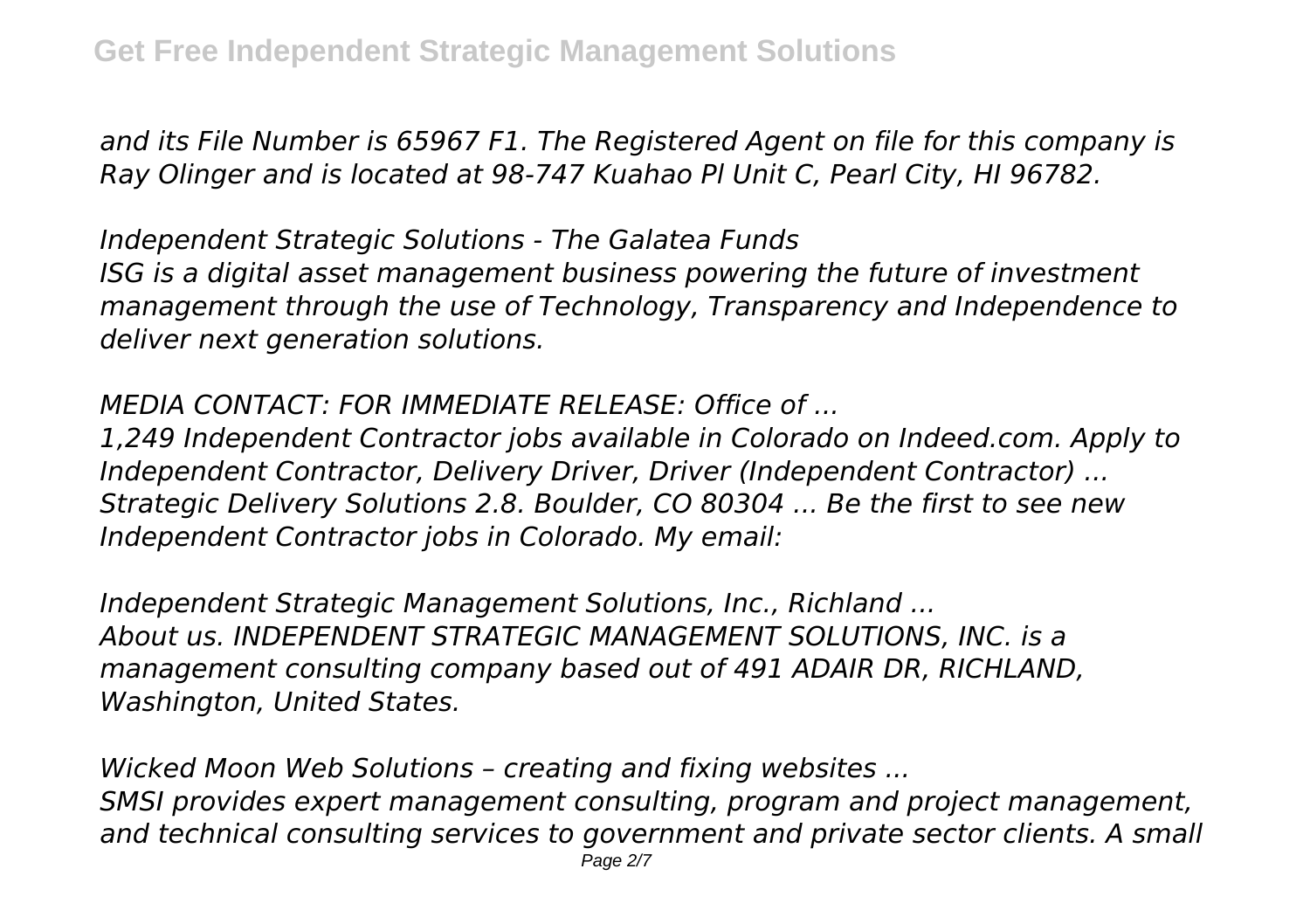*business founded in 2000, SMSI has built an outstanding reputation for clientfocused performance and for delivering results that enable clients to meet commitments and milestones.*

*Independent Strategic Management Solutions, Inc.*

*Independent Strategic Management Solutions, Inc., Street Legal, JFA-RC Technical Services, LLC, and Katmai Health Services, LLC will fairly compete for future ID/IQ task orders which will have fixed labor hour rates. The mission of the DOE Environmental Management program is the safe cleanup of the environmental*

*Career Opportunties - Strategic Management Solutions, LLC Independent Strategic Management Solutions, Inc. | 491 Adair Dr., Richland, WA, 99352 |*

*Julie Lingle - Business Development Manager - INDEPENDENT ... Not only has Kenny Rigby been with the company since its inception, he has been in the information technology business since its earliest days. Prior to joining Independent Pension Solutions, Kenny served as Director of Microcomputer Programming for Standard Life Insurance Company.*

*Independent Strategic Management Solutions, Inc. in ... Independent Strategic Management Solutions, Inc. Richland, Washington (509)*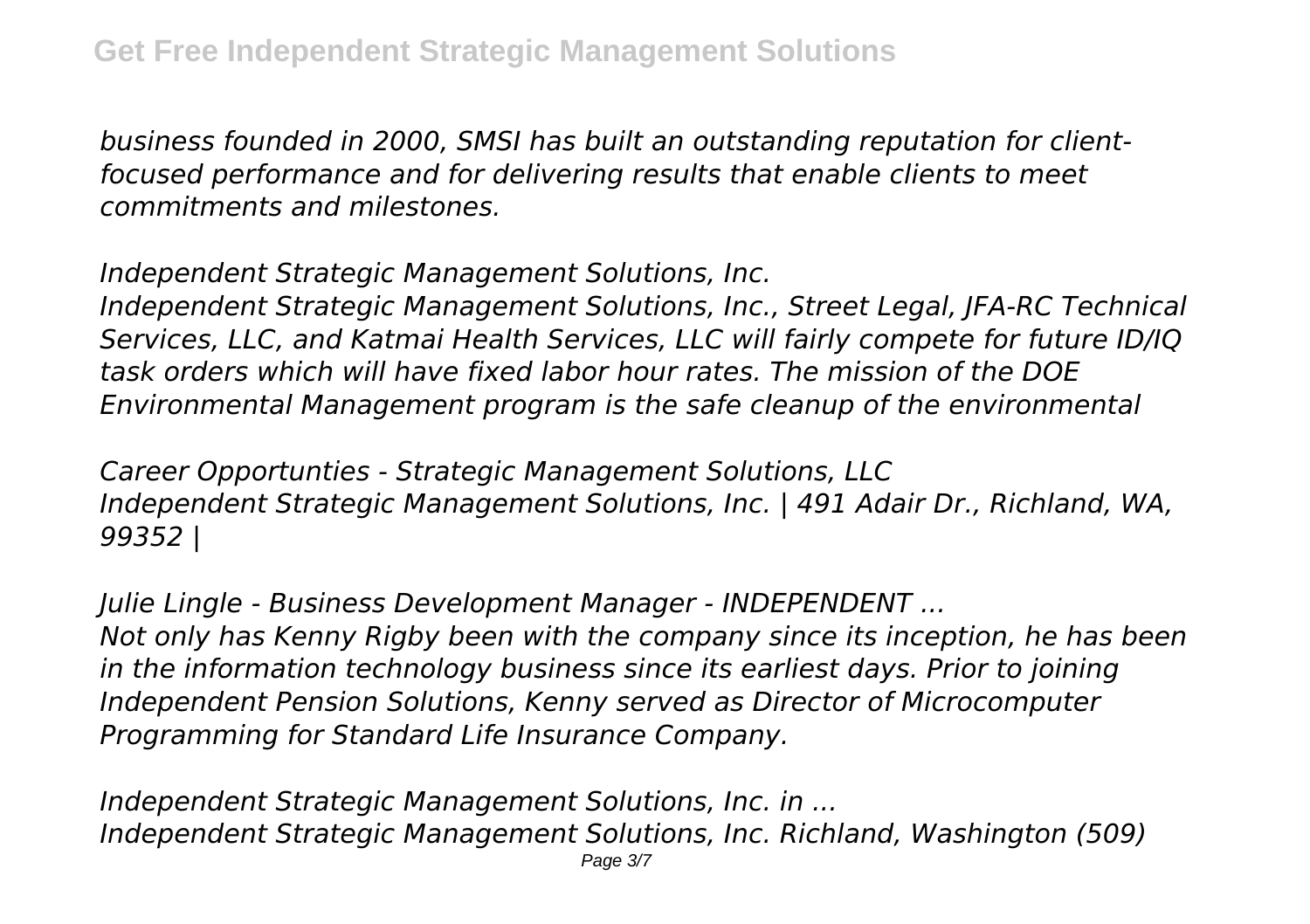*539-3229. 491 Adair Dr Richland, WA 99352-8647. ... Administrative Management and General Management Consulting Services 541618 Other Management Consulting Services ... Independent Strategic Management Solutions, Inc. Address: 491 Adair Dr City: Richland State ...*

*Independent Contractor Jobs, Employment in Colorado ... ISR and Independent Strategic Research are trading names of Independent Strategic Research Ltd, registered in England and Wales No. 09061794. Registered office: 34 Southwark Bridge Road, London, SE1 9EU, UK.*

*Independent Strategic Management Solutions*

*Independent Strategic Management Solutions, Inc. (ISMSolutions) is a management and technical consulting business that serves government and commercial clients in the nuclear, environmental, national security, energy, electrical utility and defense sectors.*

*Independent Strategic Group - .Global*

*Independent Strategic Management Solutions, Inc. is a management and technical consulting business that serves government and commercial clients in the nuclear, environmental, national security,...*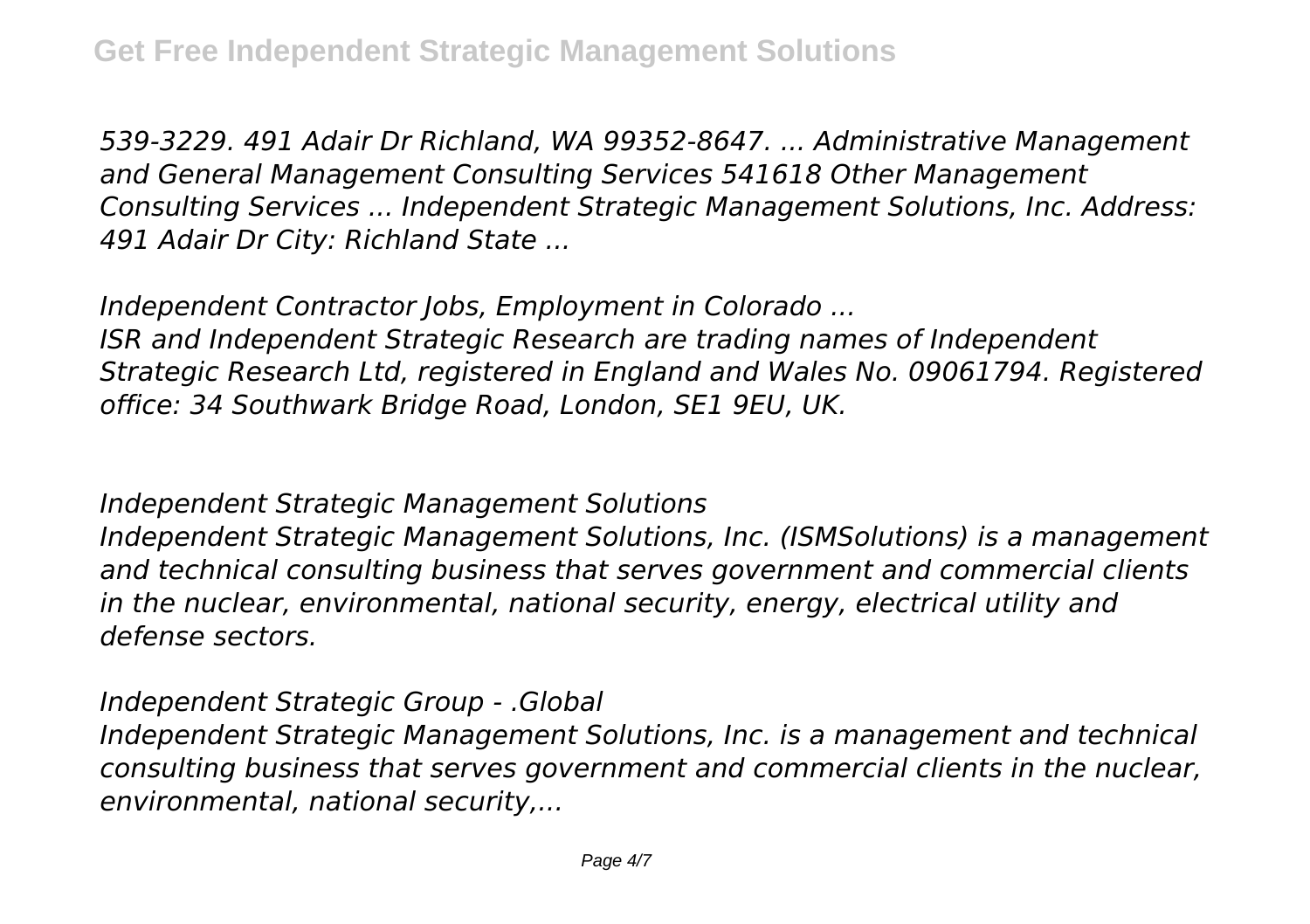*INDEPENDENT STRATEGIC MANAGEMENT SOLUTIONS, INC. | LinkedIn Get directions, reviews and information for Independent Strategic Management Solutions Inc in Richland, WA. Independent Strategic Management Solutions Inc 491 Adair Dr Richland WA 99352. Reviews (509) 539-3229 Website. Menu & Reservations Make Reservations . Order Online Tickets ...*

*[Mechanical Engineer] IWTU commissioning activities - ME ...*

*President, Independent Strategic Management Solutions, Inc. "Naomi Moon is a rare find in the world of web creators and consultants. She is bright (far beyond what I can describe here), responsive, creative, skilled and detail-oriented. She brought great ideas to the table, was willing to ask the great questions I didn't even know I needed ...*

## *ISR LLP*

*Strategic Management offers IRO services related to reviewing and assessing compliance with the terms of a CIA. Our firm focuses on creating high-quality compliance and ethical solutions in the commercial, government and health care business sectors.*

*Independent Strategic Management Solutions, Inc.*

*What We Do. ISMSolutions' senior engineers and scientists have proven expertise and demonstrated experience in cradle-to-grave programs and projects for nuclear*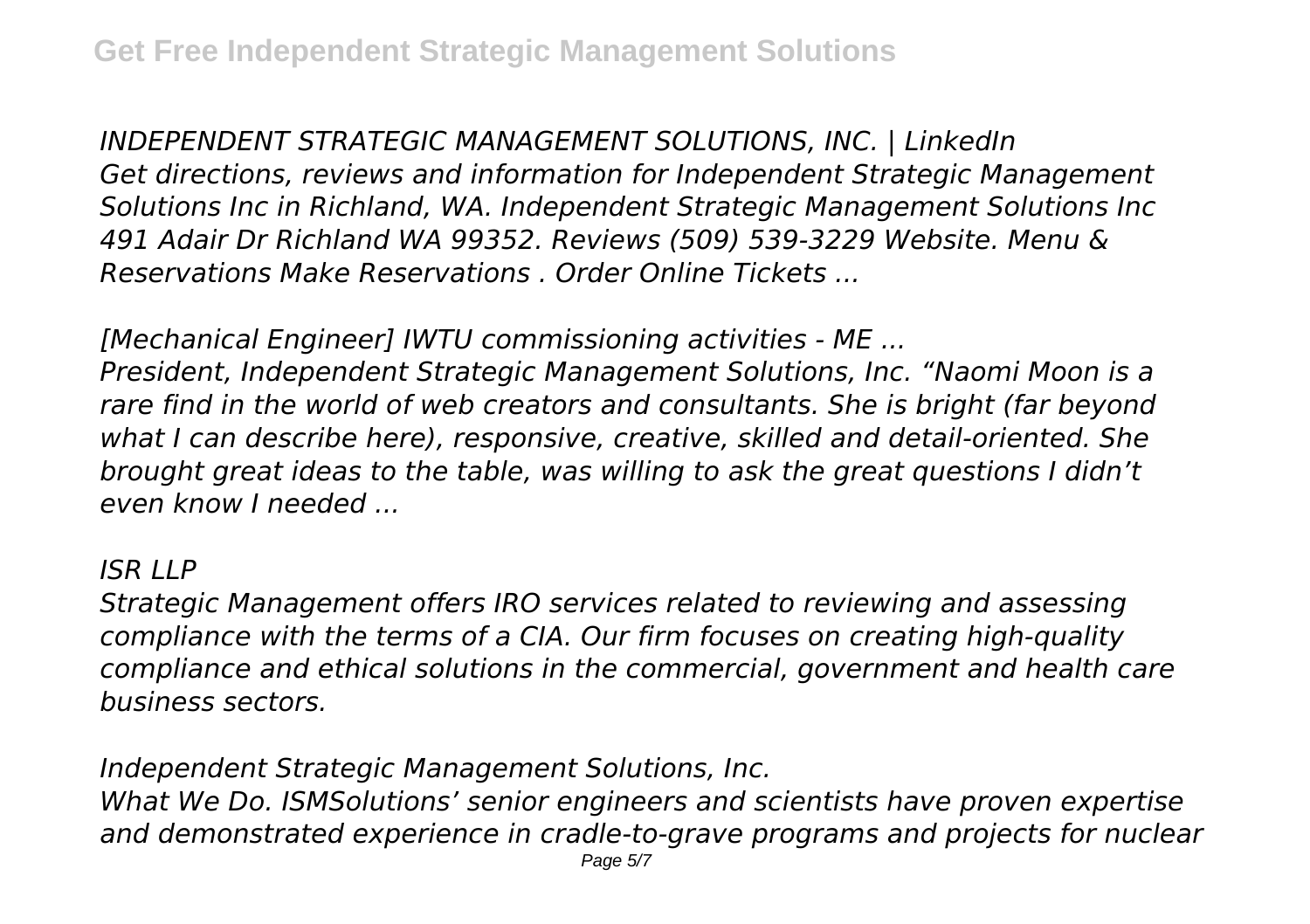*weapons production, nuclear engineering and operations and environmental cleanup.*

*Independent Strategic Management Solutions, Inc. in Pearl ... Independent Strategic Solutions (ISS) is a provider, to other professional firms, of Investment, research, training and marketing solutions. It works with firms who wish to offer a new level of excellence, choice, transparency and above all value for both their clients and their own practices.*

## *Independent Pension Solutions*

*Independent Strategic Management Solutions, Inc. is searching for a mechanical or nuclear engineer to support assessment of the IWTU commissioning activities. ISMSolutions, (https://www.ismsinc.com)is a management and technical consulting company serving government clients in the nuclear, environmental, energy and defense sectors.*

*What We Do – Independent Strategic Management Solutions, Inc. Independent Strategic Management Solutions, which also operates under the name Ismsolutions, is located in Richland, Washington. This organization primarily operates in the Management Consulting Services business / industry within the Engineering, Accounting, Research, and Management Services sector.*